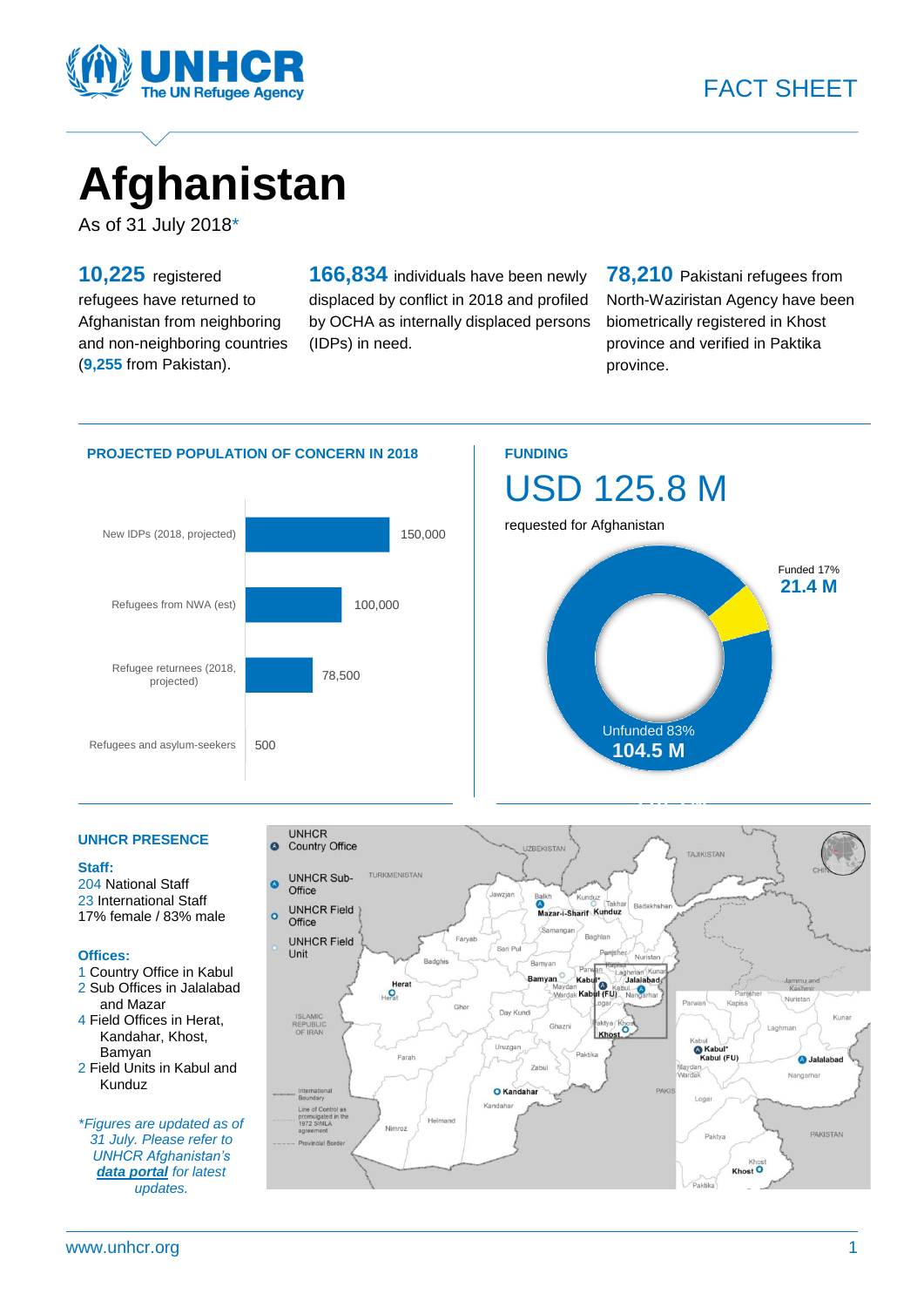

## Key Updates

**Refugee returnees:** In 2018, UNHCR assisted **10,225** refugees to return to Afghanistan (9,255 from Pakistan, 863 from Iran, 59 from Tajikistan and 48 from India).

- In 2018, the main areas of return are **Kabul,** followed by Nangarhar (eastern region), **Sar-e-Pul**  (northern region), **Paktya** (central region),and **Logar** (central region).
- **2%** of the total returnees were identified as extremely vulnerable individuals matching the PSN criteria.
- **823** returnees (household) were interviewed at the Encashment Centres (EC) in 2018. The main reasons for return from Pakistan include: lack of employment opportunities, the high cost of living, strict border controls at Torkham and Spin Boldak (as it limits the previously unregulated cross-border movements to persons without valid travel documents and visas), and uncertainty related to the extension of Proof of Registration cards.

**IDPs**: In 2018, **166,834** individuals / **24,306** families are reported by UNOCHA to be newly displaced by conflict, with the North-eastern, North and Western regions most affected by conflict.

- During January July 2018, UNHCR and partners have conducted **162** protection monitoring missions focused on Baghdis, Farah, Ghor and Herat provinces and consulted **37,620** individuals, out of which 50% were women, 7% elderly and 53% adolescents.
- In 2018 as part of **emergency assistance**, UNHCR has provided **6,348** NFI kits to **40,745** individuals, out of which 39,053 are IDPs, 1,679 returnees and 13 refugees – as well as **5,505** sanitary kits to 5,451 IDPs, 51 returnees and 3 refugees.

**Refugees & Asylum-seekers:** In 2018, **3,937** refugees have been newly biometrically registered in Khost province (Jan – April 2018).

**527** urban asylum-seekers and refugees are also registered with UNHCR.

**Persons with Specific Needs (PSN)**: In 2018, UNHCR and partners have assisted **1,031** PSN cases (64% female, 36% male), out of which 51 were refered for services and 980 were provided with direct assistance through the PSN programme.

## Main Activities

## **Repatriation**

#### UNHCR Facilitated Voluntary Repatriation (VolRep) Programme

UNHCR continues to facilitate voluntary repatriation of registered Afghan refugees from Pakistan, Iran and other countries in conditions of safety and dignity. The VolRep of Afghan refugees from Pakistan and Iran is taking place under the Tripartite Agreements with the respective Governments and UNHCR. The Solutions Strategy for Afghan Refugees (SSAR) remains the regional framework for Afghan refugees (Pakistan, Iran and Afghanistan). More than 5.2 million Afghan refugees repatriated with UNHCR assistance since 2002. In 2017, UNHCR facilitated the voluntary return of **58,817** refugees (98% from Pakistan, 2% from Iran and other countries).

#### Cash Grant

UNHCR provides cash assistance of an average of US\$200 per person through its four EC. UNHCR's repatriation cash grant to refugee returnees is a key protection tool and is intended to prevent, reduce, and respond to immediate protection risks and vulnerabilities upon return to Afghanistan. The cash grant provides returnees with the means to meet their immediate humanitarian needs, as well as transportation costs to their places of origin or destination providing returnees a sense of dignity and freedom to decide how the grant is to be used according to family priorities in the first phase of post return. According to phone interviewes with returnees (1-6 months after they have passed through the EC), the cash grant received from UNHCR lasts between 1-3 months.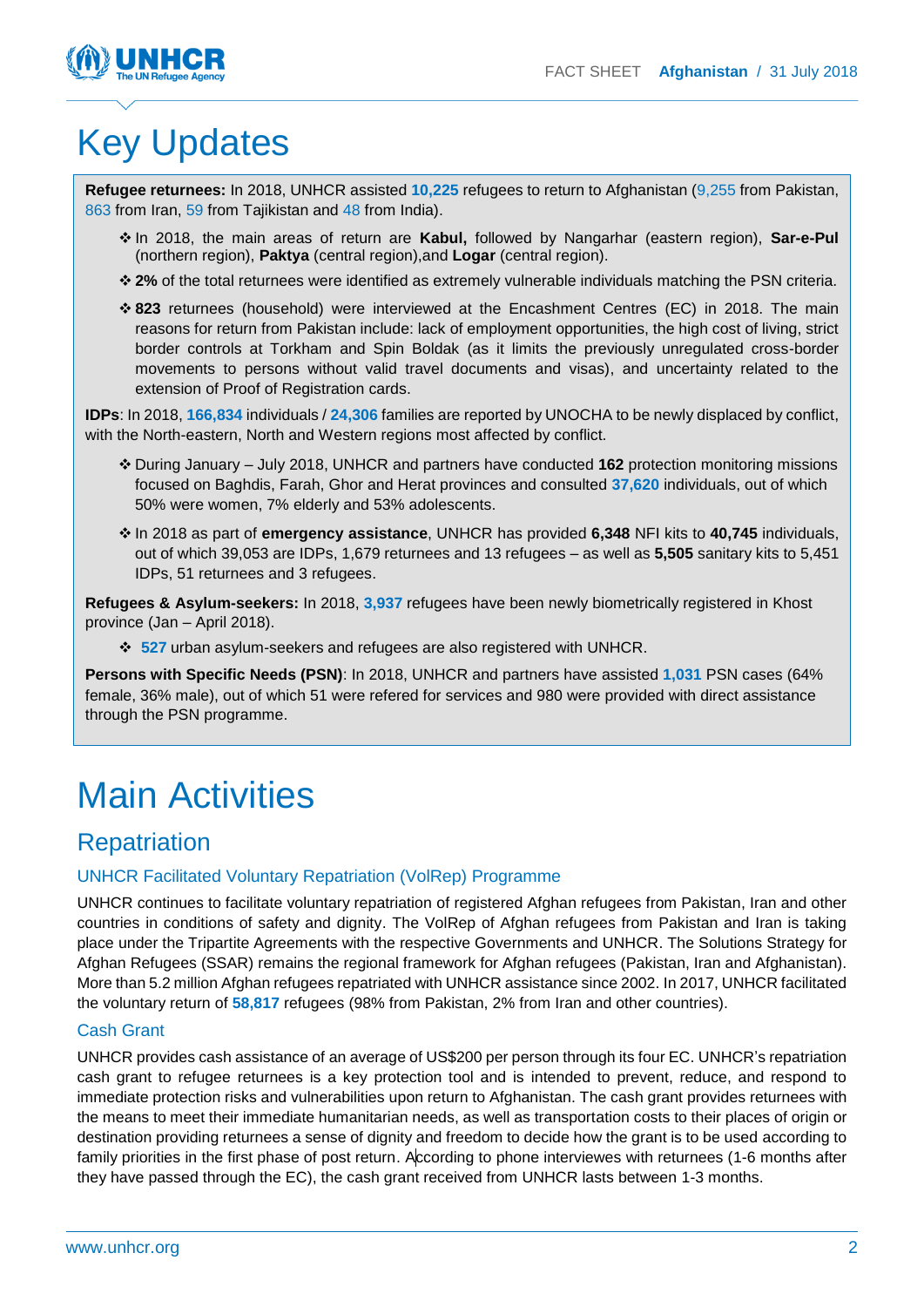

#### Management of Encashment Centres (EC)

UNHCR in close coordination with the Ministry/Department of Refugees and Repatriation (MoRR/DoRR) and its partners manage four ECs located in Herat, Jalalabad, Kabul and Kandahar. In addition to cash grants, a wide range of inter-agency services – including basic health care, referrals of emergency health cases to hospitals and vaccinations for children (implemented by Ministry of Public Health with support from WHO and UNICEF), mine risk awareness (coordinated by UN Mine Action Service (UNMAS) and implemented by the Danish Demining Group), back to school campaign (provided by the Ministry of Education and UNICEF), referral for information and legal assistance to obtain civil documentation (*tazkira*) through the Norwegian Refugee Council's Information, Counseling and Legal Assistance programme, child friendly spaces (provided by UNICEF) and a transit facility for overnight accommodation.

At the EC, UNHCR also conducts household level interviews to assess the voluntary nature of return, return trends and protection risks in asylum and during return. During these interviews, persons with specific needs (PSN) are identified by UNHCR and D/MoRR and referred to service providers for assessment and response (linking with existing service providers through referrals or direct response).



*Refugee returnee children receive a basic health check up at the Kabul EC. ©UNHCR/N. Moqim*

### Refugee Returnees and IDPs

#### Protection Monitoring

UNHCR systematically and regularly collects, verifies and analyses information over a period of time to assess the protection situation of the IDPs, returnees and host communities in order to plan effective responses. Protection risk analysis helps to inform the overall humanitarian response and uphold the Centrality of Protection. UNHCR's community-based protection monitoring is the basis to plan interventions for PSN and community based interventions; and assists UNHCR and partners in their overall programme planning and response, as well as provides evidence-base for advocacy efforts.

To further enhance the analysis of data collected through protection monitoring and to improve profiling through evidence to better inform advocacy and interventions, UNHCR contracted Orange Door Research and Viamo to collect real-time data through mobile phone surveys. Analysis of the collected data is key to its effective usage: UNHCR is in the process of piloting the new analytical framework that will inform key priorities and areas of work.

#### Return Monitoring

Return monitoring constitutes an integral part of the protection monitoring system in Afghanistan. It consists of three components: monitoring upon arrival at the EC; monitoring on their settlement back in communities through regular phone surveys of the representative sample; and community based protection monitoring. From April 2018, UNHCR has facilitated the distribution of SIM cards (free of charge) to returnees through the Afghan Wireless Communication Company at all four EC. UNHCR also provides air time of USD 2 per month for three months, aimed to ensure returnees access to communication services and are easily contacted when UNHCR and partners conduct return monitoring to identify and address protection risks, gather information on the situation and services available in areas of return.

In November 2017, UNHCR signed a **data sharing agreement with the World Bank** to strengthen existing data collection processes and enhance technical capacity for a comprehensive analysis of the return process and how best to support the reintegration of returnees over time.

In December 2017, UNHCR signed a project partnership agreement **on the inter-agency information centre,**  renamed to Awaz Afghanistan (implemented by UNOPS, and funded by UNHCR and WFP). The centre will serve the purpose of providing information to persons of concern on the available services in their geographical area, and allow feedback (including concerns and complaints) from communities to be consolidated and shared back to respective agencies including UNHCR; this will further provide a basis for a feedback mechanism to the Government.

To support the information centre, the Afghanistan Community Engagement Working Group has been formed.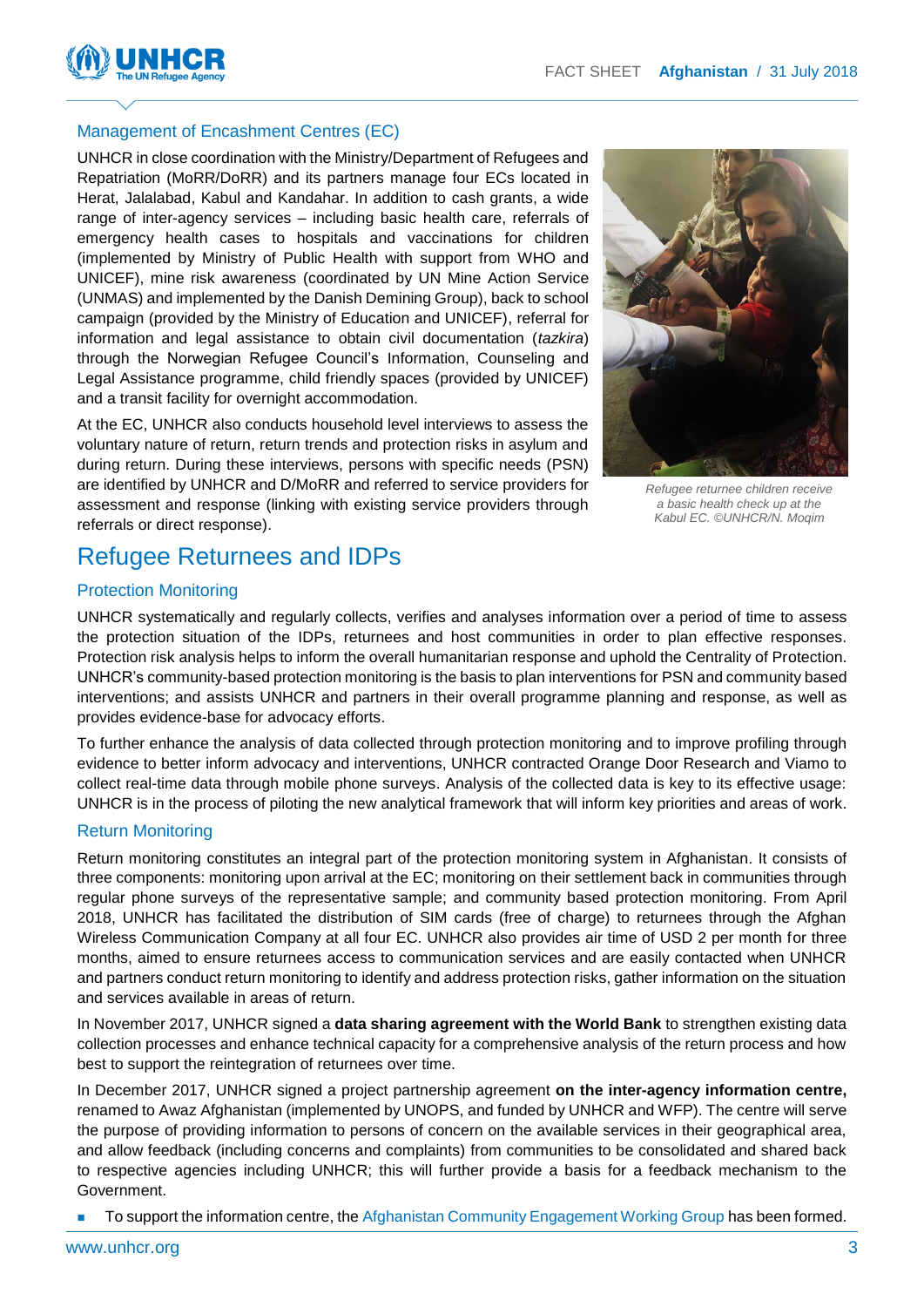

#### Persons with Specific Needs (PSN)

UNHCR's PSN programme provides targeted assistance on an individual basis to people with acute vulnerabilities and protection risks amongst UNHCR's persons of concern: documented returnees, refugees, conflict-induced IDPs. Extremely vulnerable individuals from the local communities and undocumented returnees are also considered as beneficiaries under the PSN programme. The main objective of the PSN programme is to mitigate and respond to the individual emergency protection risks putting in place the self-reliance of each individual when designing a response. PSN partners conduct protection assessments and refer or assist each case on an individual basis taking into account the protection risk analysis. UNHCR links the PSN programme with the Community-based Protection Measures for enhanced, sustainable comprehensive assistance for PSNs.

#### Community-based Protection Measures (CPM)

UNHCR supports CPM, to reduce protection risks and vulnerabilities while fostering peaceful coexistence and reintegration of returnees and IDPs with local/host communities, including PSN. These measures include: community support infrastructure facilities, in-cash and in-kind support for subsistence, promoting representation in community decision-making structures, and skills development for employment, particularly focused on women and youth.

The measures focus on community empowerment in line with the existing job market demand and include: (i) innovative approaches such as UNHCR's Global MADE51 for artisans' development and Graduation approach for the most vulnerable; and (ii) establishing/promoting linkages with the Afghanistan Government's National Priority Programmes (NPP), development agencies initiatives (including the World Bank), and fostering partnerships with the local and international private sector to link to medium and longer term interventions for sustainability. In the first half of the year, CPM are being implemented in 37 locations with ten partners, reaching some **132,700 households**.

#### Protection Cluster and Emergency Shelter/Non-Food Items Cluster

UNHCR's presence and active involvement in the inter-agency humanitarian coordination mechanisms and leadership of the Protection Cluster (including co-leadership of the Housing, Land and Property Task Force) and the Emergency Shelter and Non-Food Items (ES/NFI) Cluster remains crucial to promote efficiency in coordination and humanitarian response. UNHCR promotes protection mainstreaming in all sectors of the humanitarian response, to ensure that protection principles are incorporated and meaningful access, safety and dignity in humanitarian aid are promoted.

Efforts are directed towards action oriented and cross cutting coordination. To

that aim, UNHCR is leading a review process of protection priorities for the Afghanistan Protection Cluster strategy, to refocus on the protection of civilians and displacement related protection concerns, as well as mobilizing relevant stakeholders for longer term interventions to strengthen the protective environment. UNHCR

is also reinforcing coordination between regional and national levels by documenting protection concerns and engaging in advocacy to ensure response.

**Drought in 2018** affects an estimated 3.8 million individuals in Afghanistan, as per OCHA with assessments ongoing. An intercluster contingency plan is in place for the drought response, with protection closely integrated in WASH, Health, Nutrition and Food Security interventions. The Protection Cluster is strongly advocating for the prioritisation of highly affected areas of displacement, such as western Herat and Baghdis provinces. The ES/NFI Cluster also continues to coordinate the response for drought-affected IDPs.

 From 30 June to 12 July, UNHCR and the Protection Cluster Housing, Land and Property Task Force hosted the **Joint IDP Profiling Services (JIPS) mission** to





*UNHCR with partners provides life-saving emergency shelter/tents to families displaced by conflict and drought in western Badghis (province. July 2018 ©CRDSA*

Afghanistan, to support displacement profiling to inform the Government's durable solutions strategy and action plan.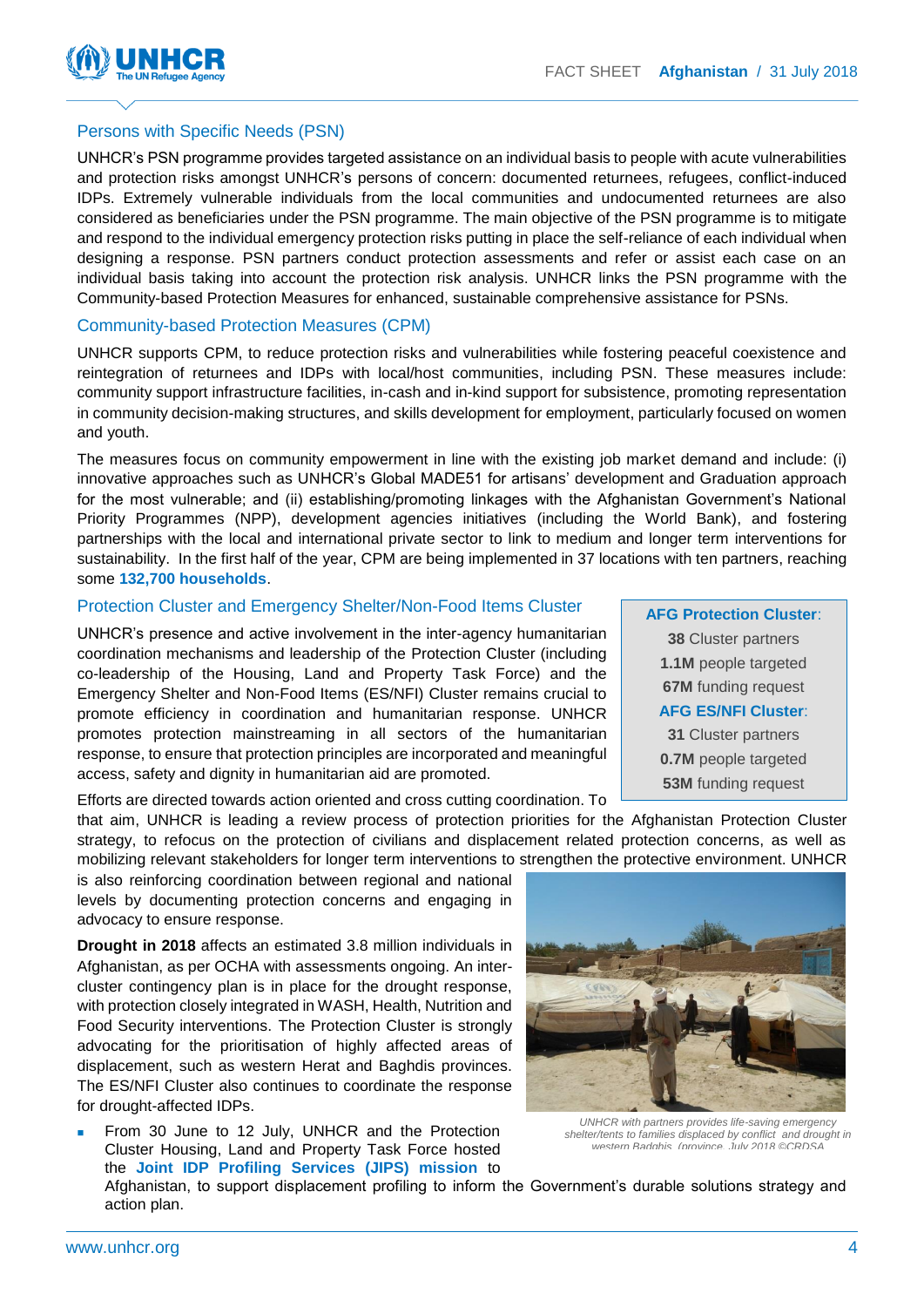



On 4 – 5 July, JIPS facilitated a **durable solutions analysis training workshop** for some 40 participants.

#### **Winterisation**

As lead Agency of the ES/NFI Cluster, UNHCR participates in year-end inter-agency efforts to address seasonal vulnerability. For the 2017/18 winter, UNHCR distributed cash assistance (approximately US\$200) for assessed/selected vulnerable persons of concern in all 34 provinces. The distribution of cash supports local markets, as beneficiaries purchased items such as heating fuel, warm clothing, household goods and food. Winter blankets and clothes (from UNIQLO) were additionally distributed to vulnerable families. From November 2017 to January 2018, UNHCR and partners distributed winter assistance to **54,315** families (**339,293** individuals) of which 49 per cent were IDP families, 23 per cent refugees, 21 per cent returnees and 7 per cent vulnerable host and other populations.

 The ES/FNI cluster has initiated **preparations for the 2018 winterization programme**. Common heating materials have been mapped countrywide and the technical working group with relevant stakeholders (Government and humanitarian agencies) has drafted the winterization strategy.

## Refugees and Asylum Seekers

#### Khost and Paktika

Afghanistan hosts Pakistani refugees who fled North Waziristan Agency in 2014 in Khost and Paktika. UNHCR leads camp management and coordination in Gulan refugee camp which hosts over 13,000 Pakistani refugees. Many have also settled in host communities and benefit from UNHCR and partners' community-based protection measures. With the emergency phase of displacement over, UNHCR is transitioning to a protection strategy built on targeted assistance to PSNs which is designed to build capacity, self-reliance and resilience. UNHCR is coordinating its efforts with partners and advocating with donors to ensure continuity of essential services for the refugee population.



*UNHCR Khost staff speaks with Noordraz, a refugee from Pakistan's North Waziristan Agency in Gulan refugee camp of Khost province. ©UNHCR/S. Rich*

#### Urban Refugees and Asylum Seekers

UNHCR prioritizes interim solutions for the approximately **527 urban asylum-seekers and refugees** pending the adoption of a national refugee law and implementation of a national asylum framework. UNHCR conducts registration and, in some cases, refugee status determination under its mandate, as a protection tool. Local integration is currently unattainable for legal, social, economic and other reasons while resettlement opportunities remained limited. The likelihood of refugees opting to voluntary return to their country of origin in safety and dignity is not possible. The provision of targeted subsistence allowance and assistance to PSNs (cash-based and in-kind) aims to reduce their vulnerability. Through advocacy with the Government of Afghanistan, UNHCR mitigates protection risks, including detention and *refoulement* and has developed agreements with line ministries to ensure that asylum-seekers and refugees have access to basic services such as education and health care.

 UNHCR continues to support the Government with efforts to adopt a refugee law, which has been highlighted as a priority by the President.

### Durable Solutions

#### Solutions Strategy for Afghan Refugees (SSAR+)

UNHCR Afghanistan, Pakistan and Iran offices have worked together on the 2018-19 UNHCR regional strategy under the umbrella of the SSAR+ for enhancing resilience and co-existence through greater responsibility-sharing, including strengthened partnership with development stakeholders.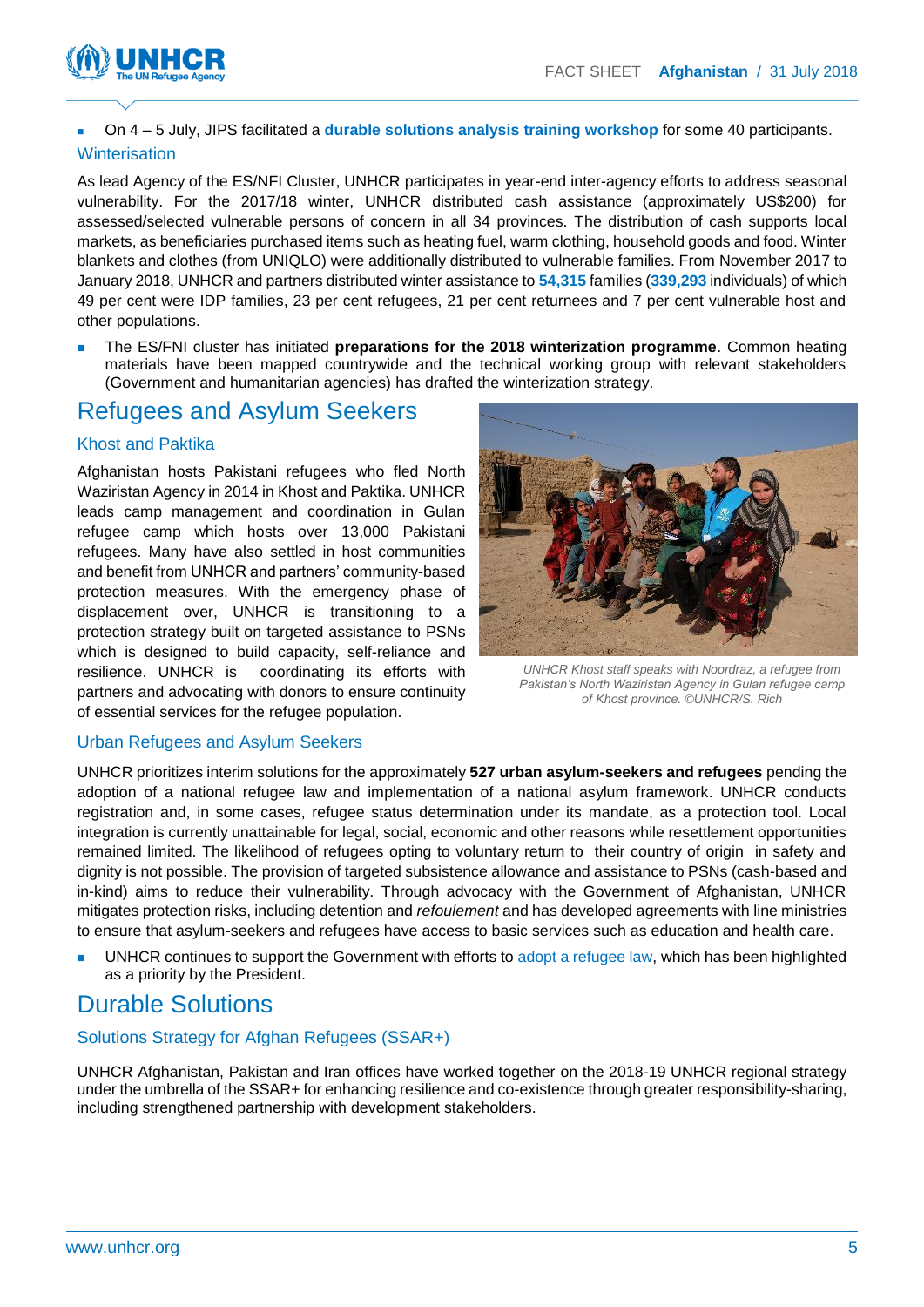

#### **Comprehensive Refugee Response Framework**

On 16 July, UNHCR received the official decision of the Government of Afghanistan to join and support the Comprehensive Refugee Response Framework (CRRF). The operation will work closely with HQ and the Government on the way forward on the application of CRRF, as Afghanistan is in a unique position as a country of origin.

#### Displacement and Return Executive Committee (DiREC) and national policy framework support

As an active member of the DiREC Technical and Finance Working Groups and co-chair of the Policy Working Group, UNHCR supports the Government of Afghanistan to implement the Policy Framework for Returnees and IDPs and the related national Action Plan. UNHCR advocates with Government ministries and development actors for the needs of returnees and IDPs – as well as for the mainstreaming of protection issues – to be part of the national policy frameworks, development plans (Afghanistan National Peace and Development Framework) and other priority programmes. UNHCR also advocates for the implementation of the [National IDP Policy \(2013\)](http://morr.gov.af/Content/files/National%20IDP%20Policy%20-%20FINAL%20-%20English(1).pdf) and provincial IDP action plans.

#### Herat and Jalalabad

To implement the policy, UNHCR spearheaded two inter-agency initiatives on [durable solutions in Herat](http://www.globalprotectioncluster.org/_assets/files/field_protection_clusters/Afghanistan/files/HLP%20AoR/inter_agency_durable_solutions_report_herat_october_2016_en.pdf) and Nangarhar provinces with national and provincial ministries and UN Agencies (UNICEF, WHO, IOM, UNDP, UN Habitat, WFP and FAO). These initiatives translate national plans into provincial planning and joint programming in areas of high return and displacement.

In Herat, UNHCR and partners contributed with construction of shelter, a clinic and a school. In Jalalabad, UNHCR and partners, with line departments and Agencies, are conducting a joint market assessment and designing sustainable livelihoods programmes through strengthened partnerships with development actors and the private sector. In February 2018, the proposed site in Jalalabad has been approved by the provincial DiREC. UNHCR, UNDP, and ILO are working together with the Ministry of Labour and Social Affairs to pilot the joint programming initiative, "Sustainable Alternative Livelihoods for Afghan Mobility" (SALAM) in Nangarhar. The initiative seeks to improve economic livelihoods, especially for vulnerable population and women through job creation and market driven skills training.

#### The Humanitarian and Development Nexus

UNHCR works to strengthen the link between humanitarian and development through partnerships with development actors (mainly the World Bank) and the private sectors to ensure access to documentation, livelihoods and essential services and to facilitate the representation of women in community decision making. In November 2017, UNHCR and the World Bank Group signed a data sharing agreement to better support reintegration of Afghan refugee returnees through strengthened data collection and analysis.

UNHCR is working with the World Bank to assess socio-economic characteristics, employment and livelihoods of post-2014 Afghan returnees (both refugee returnees and undocumented) through a phone survey, randomly identifying returnees among all population and following up with a detailed interview. This will lead to better (comparative) understanding on the situation of returnees. UNHCR also participates in the consultations for the World Bank supported Education Quality Reform for Afghanistan (EQRA) program, which targets 14 provinces, including those with high return and displacement – to ensure greater inclusion of returnees and IDPs.

#### **Joint UNHCR-World Bank Regional Workshop**

On 10-11 July, UNHCR's Regional Bureau of Asia and Pacific and Afghanistan and Pakistan teams attended the regional workshop with the World Bank in Dubai. The workshop aimed to enhance understanding between the two organizations on a regional approach and to explore policy and operational linkages; strengthen complementarities; and determine the way forward for engaging with governments towards solutions-oriented approaches.

## Working with Partners and Coordination

 UNHCR's direct counterpart in the Government of the Islamic Republic of Afghanistan is the MoRR. UNHCR is also working with numerous line ministries. UNHCR is co-leading the Durable Solutions Working Group with the Government, at the national and sub-national levels to strengthen the links between humanitarian and development for reintegration of returnees and IDPs.